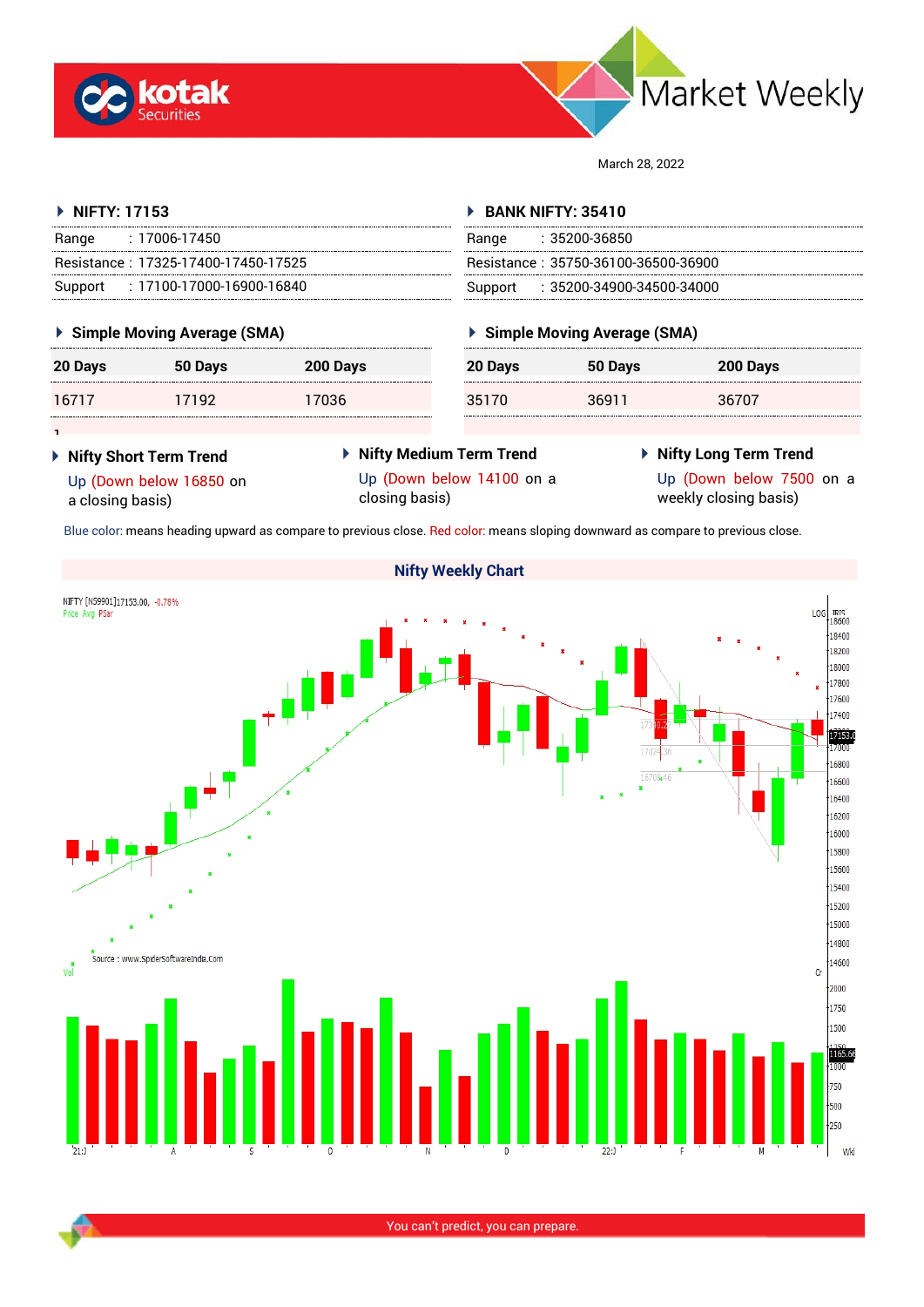#### **Market Analysis**

**Nifty/Sensex Weekly View:** In the last week, the benchmark indices witnessed range bound activity, after a roller coaster momentum the nifty ends 107 points or -.62 percent lower while the Sensex was down by 500 points or -.87 percent. Among sectors, strong buying interest was seen in Media and Metal stocks. Whereas profit booking continued in FMCG, Banking and financial stocks.

Meanwhile, post short term correction the bank nifty trading near 20 day SMA. Now, 20 day SMA or 35200 would act as a key support level for the bank nifty. above which it could retest the level of 36100-36500.

Technically, after a robust rally, on daily and intraday charts the index has formed double top kind of formation. In addition, near 50 day SMA or 17400/58400 level the market consistently facing selling pressure which is broadly negative. Further, on weekly charts the nifty/Sensex has formed small bearish candle that also indicating further weakness.

We are of the view that, as long as the index trading below 17325/57900 the correction wave is likely to continue in the near future. Below which the chances of hitting 200 day SMA or 17000/57000 would turn bright. Further down side may also continue which could drag the index up to 16900-16870/56700-56500. On the other side, fresh uptrend if possible only after 17325/57900, above the same one quick pullback rally till 17400 -17450/58400-58600 is not ruled out.

The texture of market is volatile hence level based trading would be the ideal strategy for the traders.

**For the day,** the ideal strategy would be to Buy/Sell on the breakout of the first Hourly trading range and keep a SL below low, if bought Nifty and above high, if sold Nifty.

**Resistance:** 17250-17325 Support: 17100-17030.

### **RATING SCALE (PRIVATE CLIENT GROUP)**

| <b>BUY</b>      | - A condition that indicates a good time to buy a stock. The exact circumstances of the signal will be determined by the indicator that an<br>analyst is using.  |
|-----------------|------------------------------------------------------------------------------------------------------------------------------------------------------------------|
| SELL            | - A condition that indicates a good time to sell a stock. The exact circumstances of the signal will be determined by the indicator that an<br>analyst is using. |
| Stop Loss Order | An instruction to the broker to buy or sell stock when it trades beyond a specified price. They serve to either protect your profits or<br>limit your losses.    |

# **FUNDAMENTAL RESEARCH TEAM (PRIVATE CLIENT GROUP)**

Head of Research **Auto & Auto Ancillary** Transportation, Paints, FMCG Banking & Finance shrikant.chouhan@kotak.com arun.agarwal@kotak.com [agarwal.amit@kotak.com](mailto:agarwal.amit@kotak.com) hemali.dhame@kotak.com +91 22 6218 5408 +91 22 6218 6443 +91 22 6218 6439 +91 22 6218 6433

Metals & Mining, Midcap Pharmaceuticals Research Associate Support Executive jatin.damania@kotak.com [purvi.shah@kotak.com](mailto:purvi.shah@kotak.com) rini.mehta@kotak.com [k.kathirvelu@kotak.com](mailto:k.kathirvelu@kotak.com) +91 22 6218 6440 +91 22 6218 6432 +91 80801 97299 +91 22 6218 6427

**Sumit Pokharna** Pankaj Kumar Oil and Gas, Information Tech Midcap sumit.pokharna@kotak.com pankajr.kumar@kotak.com +91 22 6218 6438 +91 22 6218 6434

**Jatin Damania Purvi Shah Rini Mehta K. Kathirvelu**

**Shrikant Chouhan Arun Agarwal Amit Agarwal, CFA Hemali Dhame**

## **TECHNICAL RESEARCH TEAM (PRIVATE CLIENT GROUP)**

**Shrikant Chouhan Amol Athawale Sayed Haider** [shrikant.chouhan@kotak.com](mailto:shrikant.chouhan@kotak.com) [amol.athawale@kotak.com](mailto:amol.athawale@kotak.com) Research Associate +91 22 6218 5408 +91 20 6620 3350 [sayed.haider@kotak.com](mailto:sayed.haider@kotak.com)

+91 22 62185498

## **DERIVATIVES RESEARCH TEAM (PRIVATE CLIENT GROUP)**

+91 79 6607 2231 +91 22 6218 5497 +91 33 6615 6273

**Sahaj Agrawal Prashanth Lalu Prasenjit Biswas, CMT, CFTe** [prasenjit.biswas@kotak.com](mailto:prasenjit.biswas@kotak.com)